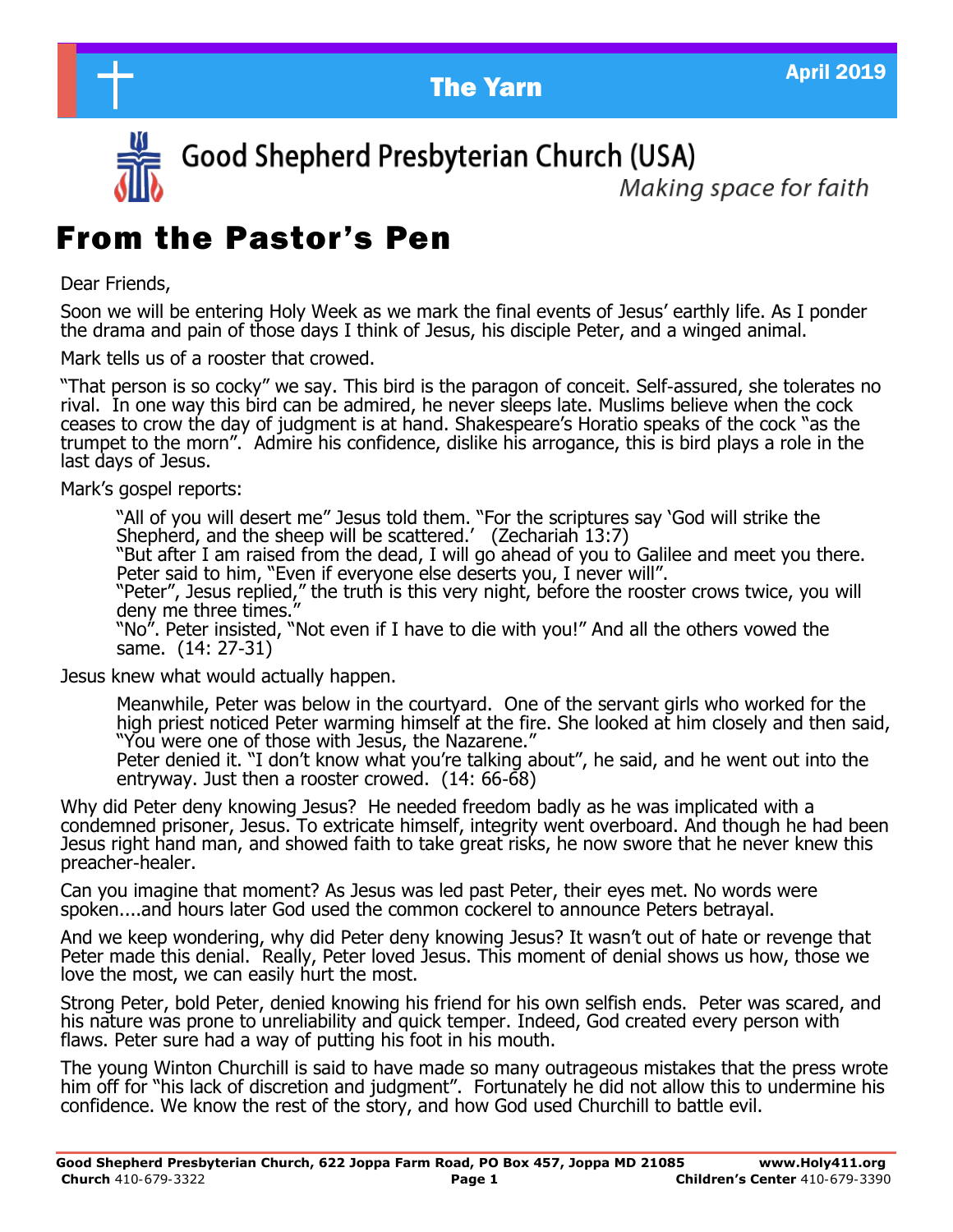

# From the Pastor Pen Con't.

Yes, Peter denied knowing Jesus, but about 5 weeks later Peter preached a powerful sermon, on Pentecost, that rocked the region and birthed the church. (Acts 2)

We all do dumb things, and deny knowing Jesus, with our timid faith. And yet, God does use our strengths and weaknesses to witness to a forgiving Savior. Soon we mark that moment when Jesus suffered on the Cross. May we approach Holy Week with humility and anticipation as that day of Easter joy arrives. But first, we will hear a painful prayer in a garden, then pound the nails in a cross, and hear the crow of a rooster, announcing once again how we let our Savior down.

Come, as we travel now to Jerusalem. Bring a friend, as we walk these final days with our Savor.

Grace and peace to you.

Pastor Keith

# PALM Sunday Community Parade of Palms

### **Please join us Sunday, April 14 at 10:45am**

**For the Community Parade of Palms** 

 **& Blessing**

**We will be joined by Holy Spirit Catholic Church. There will be a brief service and then each church will parade to their own church for worship.**

# **Go forth with shouts and singing!**

**Please be in the parking lot by 10:30.**

# SCHEDULES

|         | <b>Ushers:</b>           | <b>Tellers:</b>   | Lay Readers: | <b>Children's Time:</b> |
|---------|--------------------------|-------------------|--------------|-------------------------|
| Apr. 7  | Petnic, Workman          | Bohns, Kent       | C. Maas      | E. Burns                |
| Apr. 14 | Tich, McKemy, Morgan     | Starke, Webster   | S. Thompson  | Keith Roberts           |
| Apr. 18 | Maunday Thursday         |                   | E. Burns     |                         |
| Apr. 19 | Good Friday              |                   | D. Barr      |                         |
| Apr. 21 | Douglas, Webster, Starke | Pfoutz, Wagener   | K. Young     | Keith Roberts           |
| Apr. 28 | Maas, Wronowski          | PreVatte, Workman | C. PreVatte  |                         |

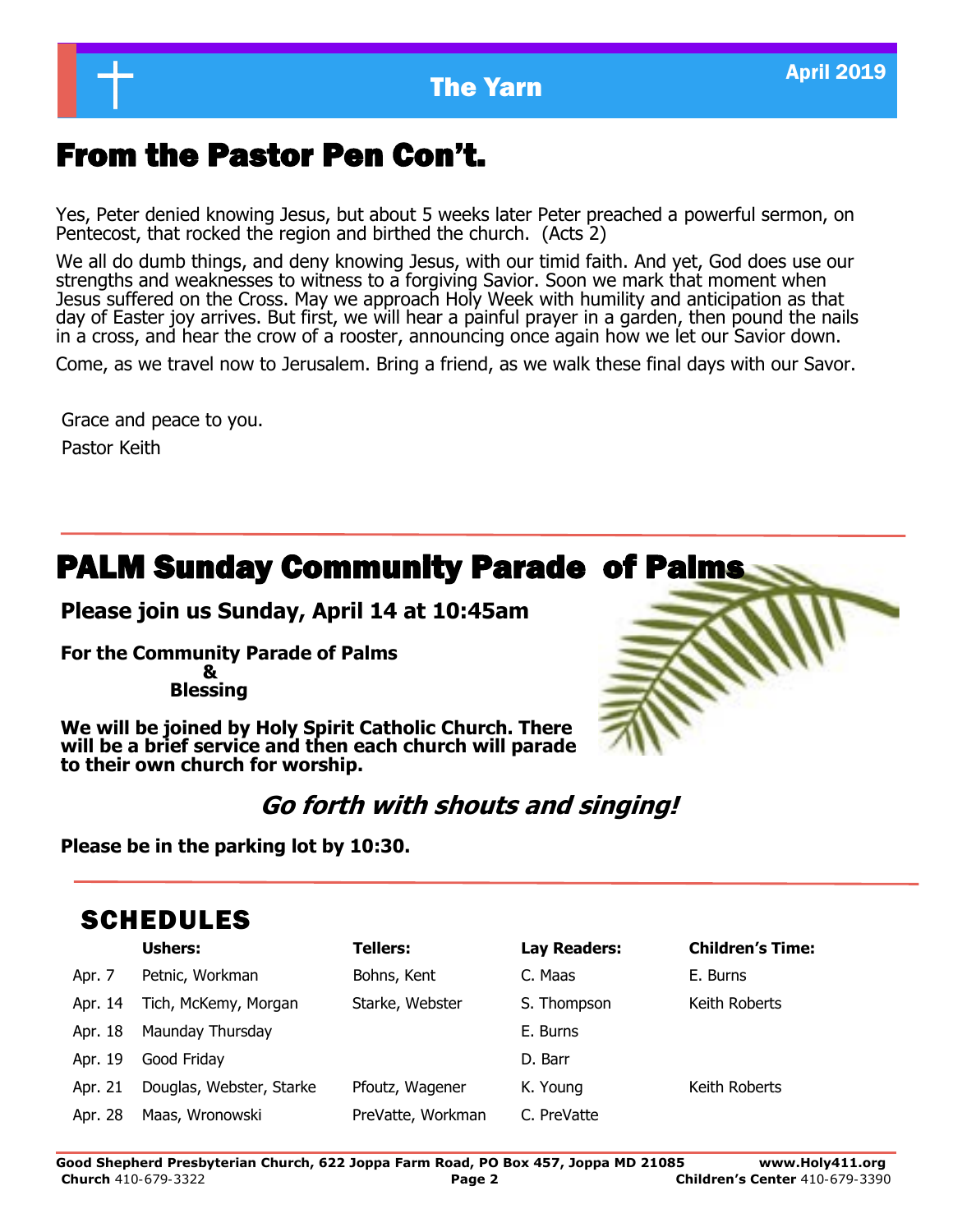# The Yarn April 2019

# Work Party April 13

The annual Church Work Party will be held on Saturday, April 13<sup>th</sup>, beginning at 9:30 AM. After we are finished working, lunch will be provided!

**Our goal is to accomplish the following tasks:**

- **1. Sanctuary Cleaning – Window cleaning, pew vacuuming, etc.**
- **2. Mulching the plant beds around the Church Building.**
- **3. Adding mulch to the Children's Center Playground.**
- **4. Cleaning out the dirt strip between the Church and Library parking lots, adding top soil, and planting grass seed on the dirt strip.**

You can see from the list that there are a wide variety of tasks from easy to more difficult. We will need people to work inside on the Sanctuary tasks and many people to work on the outdoor tasks.

A sign-up sheet and table will be located in the Narthex for your convenience to let us know that you will be there to help spruce up our Church. Many hands make for an easier job for all those involved.

Please bring gloves, shovels, rakes, 5 gallon buckets, and wheel barrows for the outside tasks. Materials will be provided for the inside tasks.

Any questions, ask Gary Workman or Wayne Douglas.

### **See you at 9:30 AM on April 13th!!!**

 **LUNCH PROVIDED**

# WOMEN'S ASSOCIATION—APRIL ACTIVITIES

### **Thursday, April 11 10:00 AM:**

### Circle Bible Study Lesson 8 – **God with Us as the Holy Spirit**

**Focus:** God who was incarnate in Jesus Christ is now present as the Holy Spirit. **What About Her?** This section on Mary Magdalene will be presented by Winsome LaComb. We will be going out to eat following the program.

#### **Thursday, April 25 10:00 AM** (4<sup>th</sup> Thursday Program) **Card Making Workshop**

We will be making Birthday and Mother's Day cards to sell at the Spring Fling, as well as our usual "thinking of you" cards. Please bring old cards that have appropriate pictures or words to re-use.

# **Bring your lunch.**

In March the women filled and counted **Easter eggs** for our annual hunt. **Thanks** to all who donated candy and toys as well as filled eggs for this project! Sue Maddox filled 2000 eggs – that must be a record!! **THANK YOU!!!**



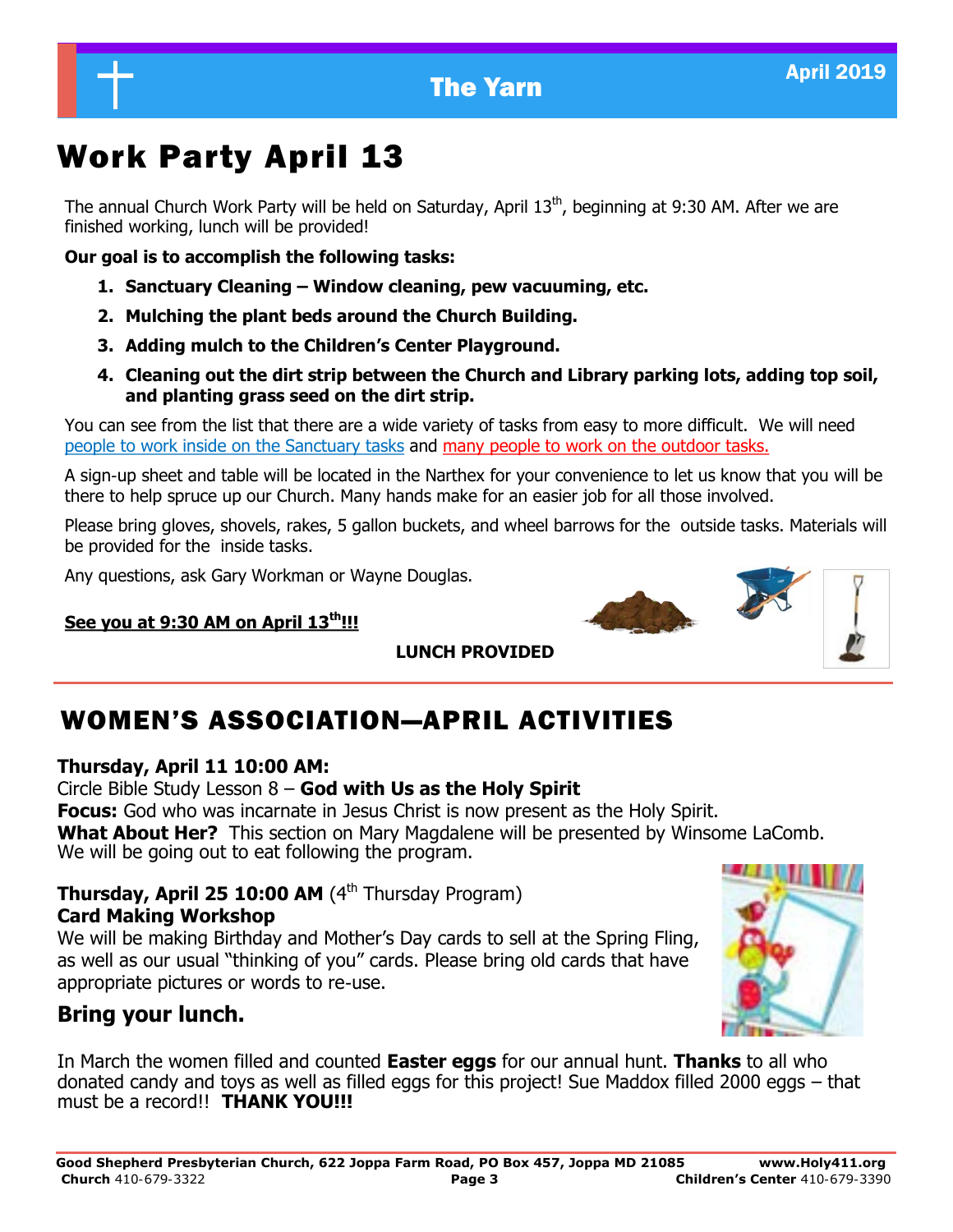

# DEACONS

# **There's Always Spring In God's Love**

A warm thank you to all who attended our Movie Night. We hope you enjoyed the film and the fellowship. A special thank you to our chef and staff for the best hot dogs in town. An Honorable mention to our technical guy, Farrell Maddox.

# SAVE THE DATE

Easter Egg Hunt - April 20th

The eggs are being stuffed! If you wish to help hide the eggs please plan on being at church at 8:30 a.m on, Saturday the 20th.

If you wish to provide refreshments for after the egg hunt please see Jeanette Petnic. Jeanette Petnic will organize items needed along with the ladies group. Cookies, brownies, cheese curls, cold drinks, etc. are requested.

This is a church event and all are asked to participate. This is a fun time for all and a great community outreach. Please plan to join us and invite someone!

### SPRING FLING - MAY 11th - Time to Spring into action!

Calling all volunteers!! Calling all crafters!! Spread the word. We had our first planning meeting and committees our being formed. If you would like to help please let it be known. Check out our flyer for more information. We need everyone to invite friends and family to participate and or shop, and help market this event..



[This Photo](http://www.freebordersandclipart.com/BordersPages/CornerInlayBorders.htm) by Unknown Author is licensed under [CC BY](https://creativecommons.org/licenses/by-sa/3.0/)-SA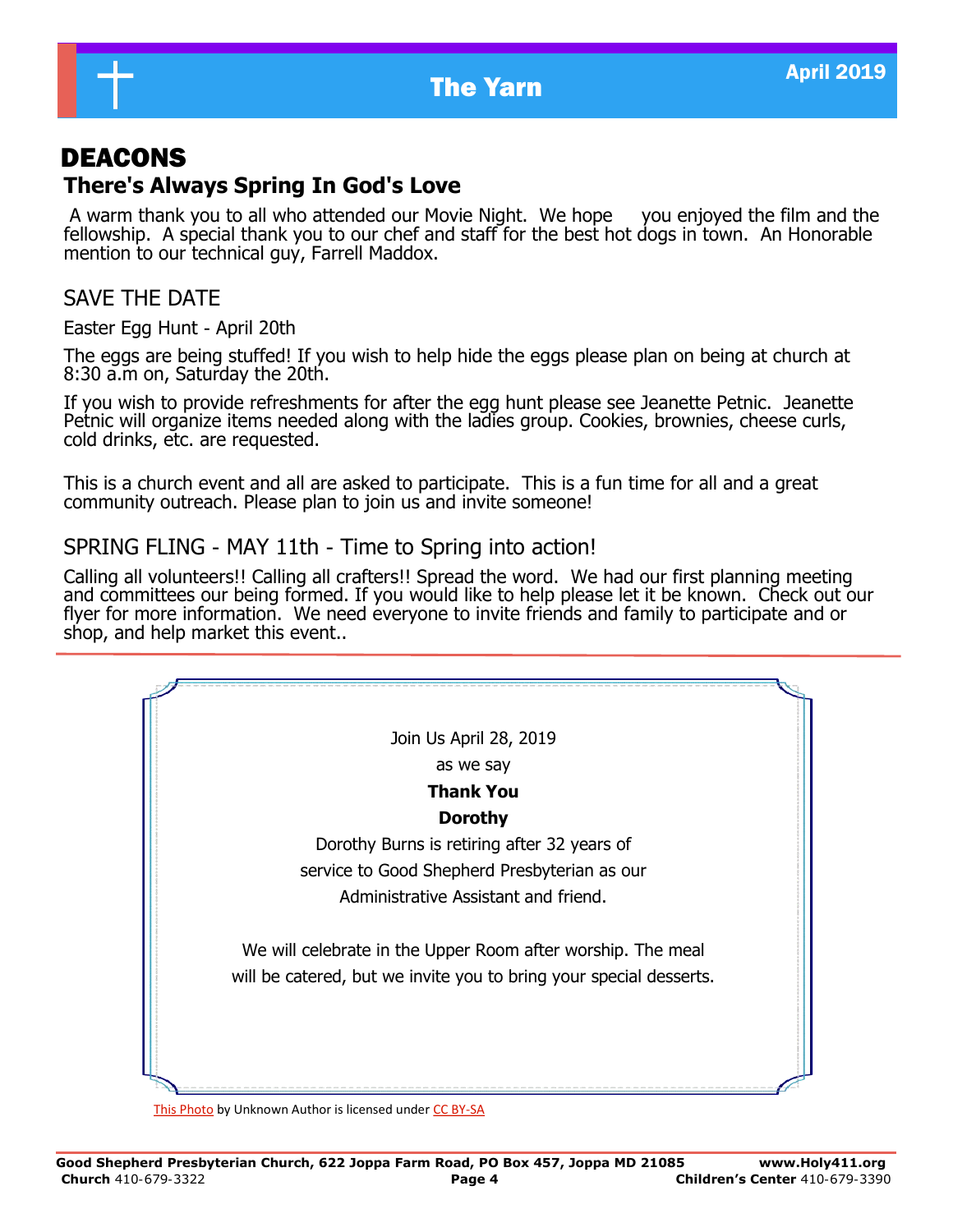# **The Yarn April 2019**

SAVE THE DATE:

# **GOOD SHEPHERD PRESBYTERIAN CHURCH SPRING FLING** CRAFTS FOR SALE MAY 11, 2019

### **8am-2pm**

### good shepherd Presbyterian church

622 joppa farm road, joppa, md 21085

Save the date for Good Shepherd's Spring Fling and Yard Sale! There will be craft and direct sales vendors, yard sale shopping, food, children's games and crafts, and fun for all! If you are interested in renting yard sale or vendor space, please contact Ashley or Chris. (Spaces: \$25 10'x 10')

For more information or to reserve a space please contact: ashley: [ashbarnes3@yahoo.com](mailto:ashbarnes3@yahoo.com) or Chris: 443-286-0655

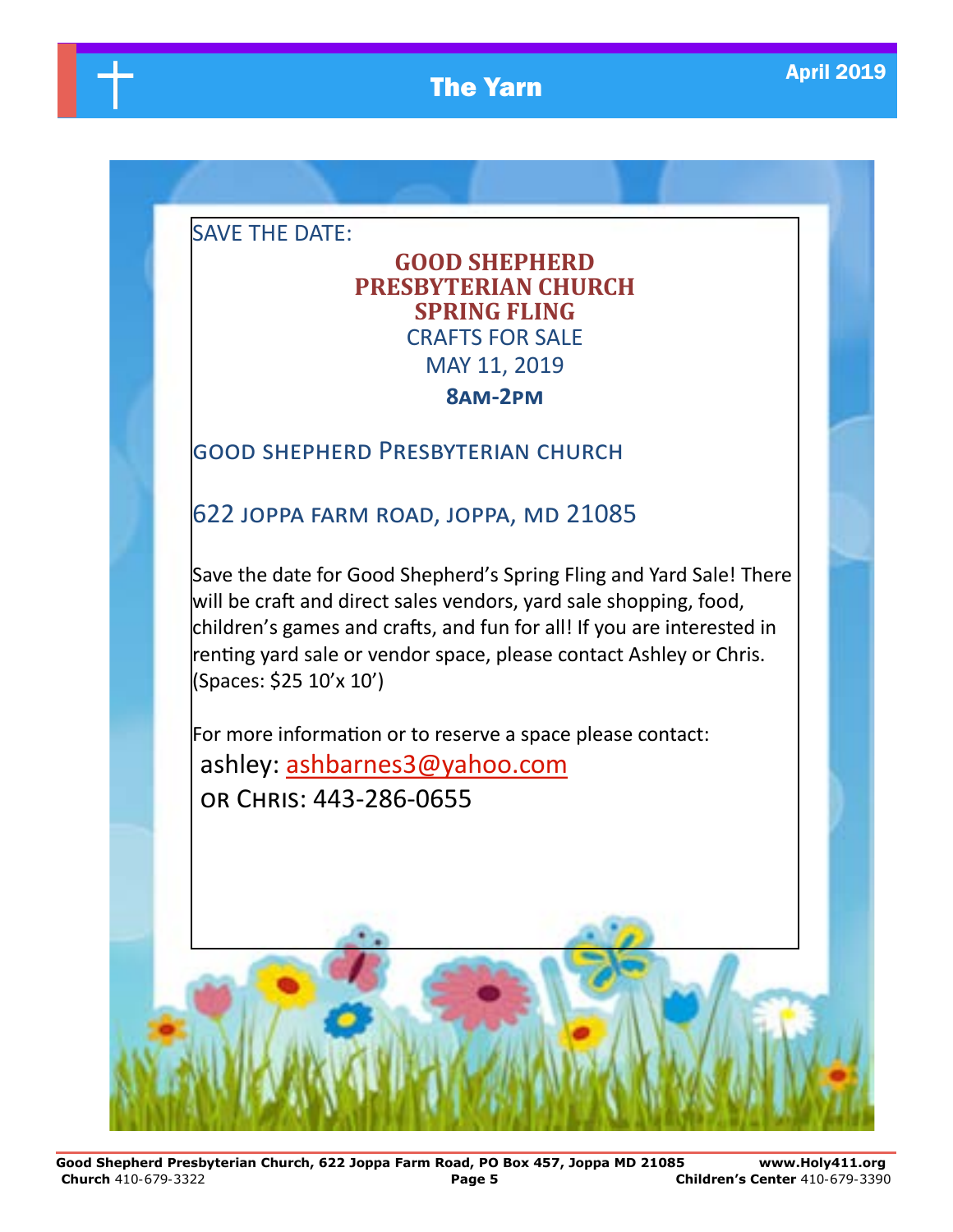### Wednesday, 3 Deacons 6:30 Choir 7:30 Sunday, 7 Adult Sunday School 9:30 Worship 11:00 Coffee 12:00 lst Sunday Food Closet Wednesday, 10 Shepherd's Kids 5:30-7:00 Choir 7:30 Thursday, 11 Women's Bible Study 10:00 Session 7:00 Saturday, 13 Work Party 9:30 Sunday, 14 Palm/Passion Sunday Palm Sunday Community Service 10:45 GSPC Parking Lot Worship 11:00 Coffee12:00 Wednesday, 17 Shepherd's Kids 5:30-7:00 Choir 7:30 Thursday, 18 Maundy Thursday Service 7:00 Friday, 19 Good Friday Service 7:00 Saturday, 20 Easter Egg Hunt 10:00 Sunday, 21 Easter Sunday Worship 11:00 NO Coffee Monday, 22 YARN Deadline Wednesday, 24 Choir 7:00 Thursday, 25 Women's Association 10:00 Saturday, 27 Work Party Rain Date Sunday, 28 Adult Sunday School 9:30 Worship 11:00 Retirement Lunch 12:00



# GSPC WOMEN'S CIRCLE BIBLE STUDY

Thursday, April 11, 2019 10:00–2:00 Upper Room

GOD'S PROMISE: I AM WITH YOU

# BIBLE STUDY-LESSON 8– GOD WITH US AS THE HOLY SPIRIT

### SCRIPTURE: John 14: 1-3

#### KEY IDEA: God who was incarnate in Jesus Christ is now present as the Holy Spirit.

**WHAT ABOUT HER? Winsome**

**HOSPITALITY: Delores and Jane**

### **GOING OUT TO LUNCH**